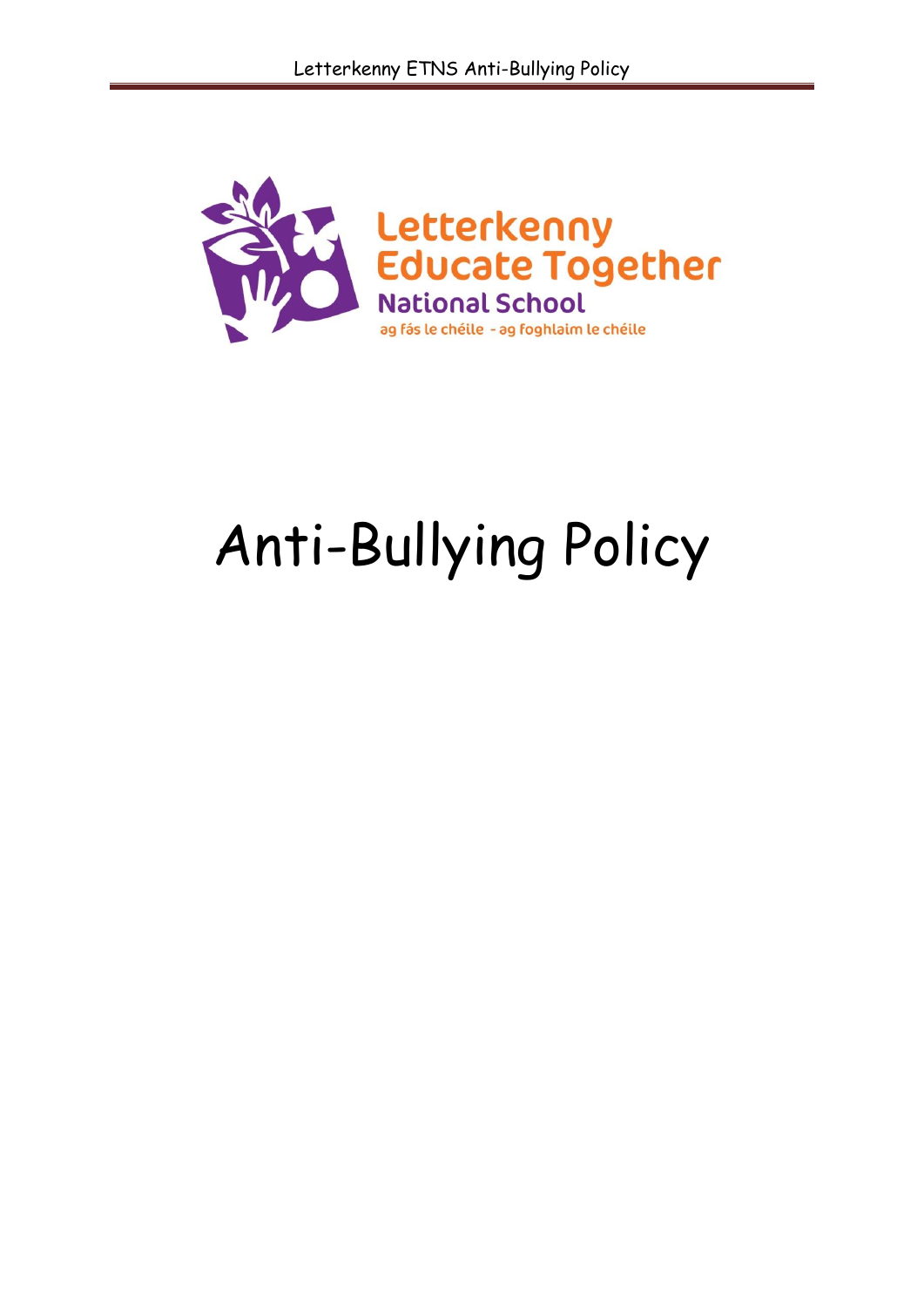The core value underpinning all policies at LETNS is to create a school community of mutual respect. The school recognises that prevention is better than cure and aims to immerse the whole school commuinty in the strategies that we have devised to promote respectful communication and prevent bullying.

In accordance with the requirements of the Education (Welfare) Act 2000 and the code of behaviour guidelines issued by the NEWB, the Board of Management of Letterkenny Educate Together National School has adopted the following anti-bullying policy within the framework of the school's overall code of behaviour. This policy fully complies with the requirements of the *Anti-Bullying Procedures for Primary and Post-Primary Schools* which were published in September 2013.

The Board of Management recognises the very serious nature of bullying and the negative impact that it can have on the lives of pupils and is therefore fully committed to the following key principles of best practice in preventing and tackling bullying behaviour:

- A positive school culture and climate which-
- is welcoming of difference and diversity and is based on inclusivity;
- encourages pupils to disclose and discuss incidents of bullying behaviour in a nonthreatening environment; and
- promotes respectful relationships across the school community;
- Effective leadership;
- A school-wide approach;
- A shared understanding of what bullying is and its impact;
- Implementation of education and prevention strategies (including awareness raising measures) that-
- build empathy, respect and resilience in pupils; and
- explicitly address the issues of , gender bullying, cyber-bullying and identity-based bullying including in particular, homophobic and transphobic bullying.
- Effective supervision and monitoring of pupils;
- Supports for staff;
- Consistent recording, investigation and follow up of bullying behaviour (including use of established intervention strategies); and
- On-going evaluation of the effectiveness of the anti-bullying policy.

3. In accordance with the *Anti-Bullying Procedures for Primary and Post-Primary Schools* bullying is defined as follows:

Bullying is unwanted negative behaviour, verbal, psychological or physical conducted, by an individual or group against another person (or persons) and which is often repeated over time. An isolated incidence of bullying can be determined via establishing intent to harm.

The following types of bullying behaviour are included in the definition of bullying:

- deliberate exclusion, malicious gossip and other forms of relational bullying,
- cyber-bullying and
- identity-based bullying such as gender bullying, homophobic bullying, racist bullying, bullying based on a person's membership of the Traveller community and bullying of those with disabilities or special educational needs.

The crucial role of the bystander is recognised as being key to an effective bullying policy. Our aim as a school community is to empower every member of our school community to become an active bystander.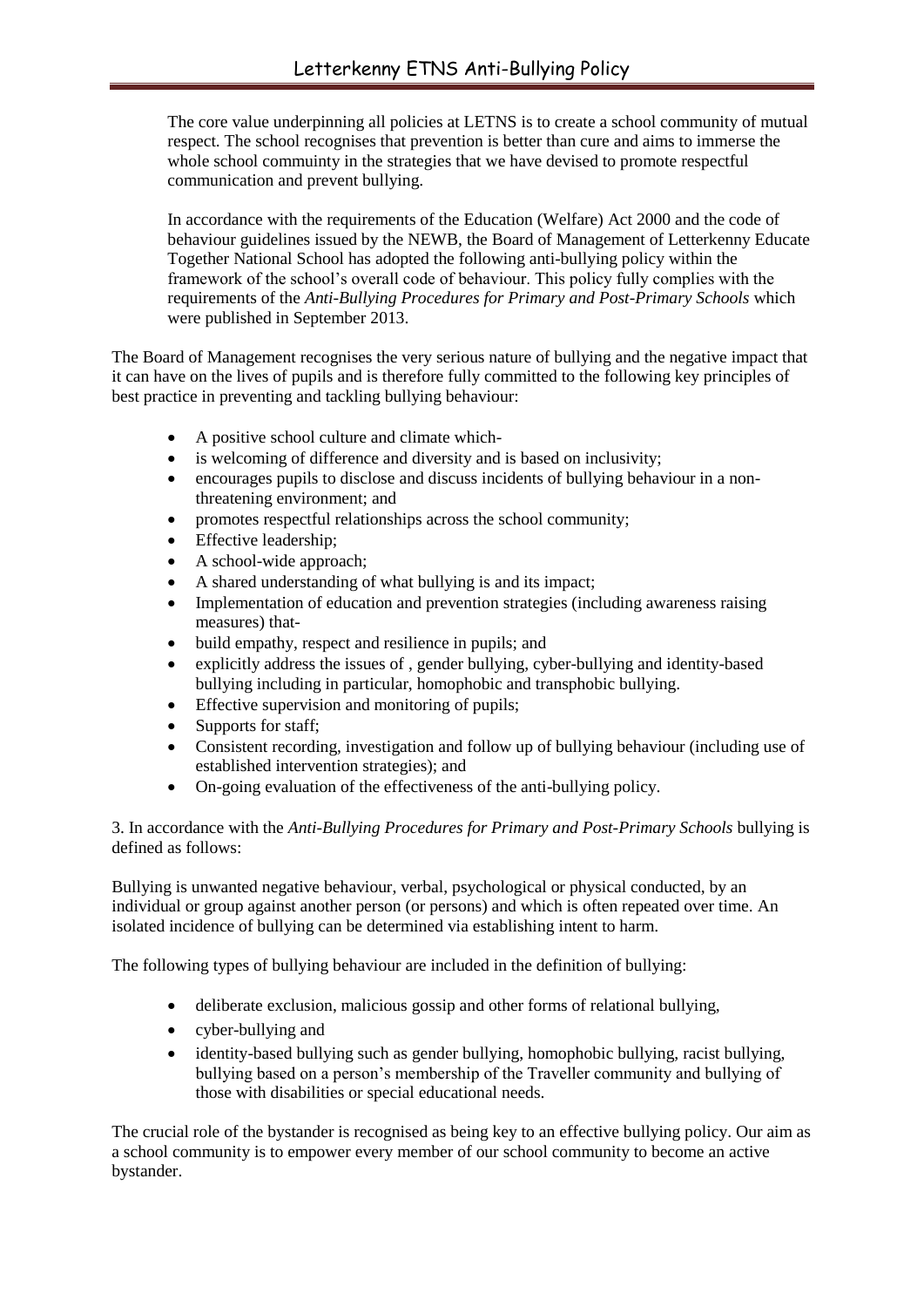*An active bystander intervenes by challenging a bully's attitude and behaviour towards the victim, either directly (to the child involved) or indirectly (to an adult) and, non-ambiguously, supports the person who is being subjected to the bullying behaviour. An active bystander engages actively and appropriately with the school's underlying principal of mutual respect.* 

Negative behaviour that does not meet this definition of bullying will be dealt with in accordance with the school's code of behaviour.

Bullying behaviour thrives when a bullying mindset is accepted, when there is confusion about what constitutes bullying, when clear strategies/procedures are not in place, when children are too fearful/unsure to report or feel that nothing will be done about the situation is they do report. Therefore this policy was devised:

- to clearly define what bullying is
- to raise awareness of bullying as a form of unacceptable behaviour with school management, teaching and non-teaching staff, pupils and parents/guardians
- to encourage and support children to report and discuss incidents of bullying behaviour to a significant adult in the school environment if at all possible or, if not, to report to any adult
- to devise measures to prevent and deal with bullying behaviour
- to provide support to all parties involved
- to promote our a positive school culture of mutual respect.
- Create a school community of active bystanders

4. The relevant teacher(s) for investigating and dealing with bullying is (are) as follows:

- At Letterkenny ETNS the class teacher(s) of the pupil(s) involved will initially be regarded as the relevant teacher(s) for investigating and dealing with reports of bullying.
- However, a pupil or parent may bring a bullying concern to any adult in the school and individual teachers must take appropriate measures regarding reports of bullying behaviour in accordance with the school's anti-bully policy.
- The Principal will also be informed of any reports of bullying and may be involved thereafter if necessary.

5. The education and prevention strategies, at the appropriate and relevant level for each class, will be used by the school:

- Prevention and awareness raising measures are considered key to the implementation of this policy and involves strategies to create a community of active bystanders. Strategies will be focusing on promoting emotional intelligence and building empathy, respect and resilience in pupils.
- Provide pupils with opportunities to develop a positive sense of self-worth and self esteem.
- Prevention and awareness raising measures focusing on cyber-bullying by educating pupils on appropriate online behaviours and how to stay safe on-line.
- The school community has a responsibility to influence attitudes to respectful communication in a positive way and to ensure that a bullying culture does not thrive within the school.
- There are a number of exisiting curricular components and programmes which are particularly relevant to the prevention of bullying and the promotion of respect for diversity and inclusiveness. The Learn Together and SPHE programmes make specific provision for exploring bullying as well as the inter-related areas of belonging and integration, communication, conflict, friendship, personal safety and relationships. The Stay Safe and RSE programmes at Primary level are the personal safety skills programmes which seek to enhance children's self-protection skills including their ability to recognise and cope with bullying. Various other social, health and media education programmes can further help to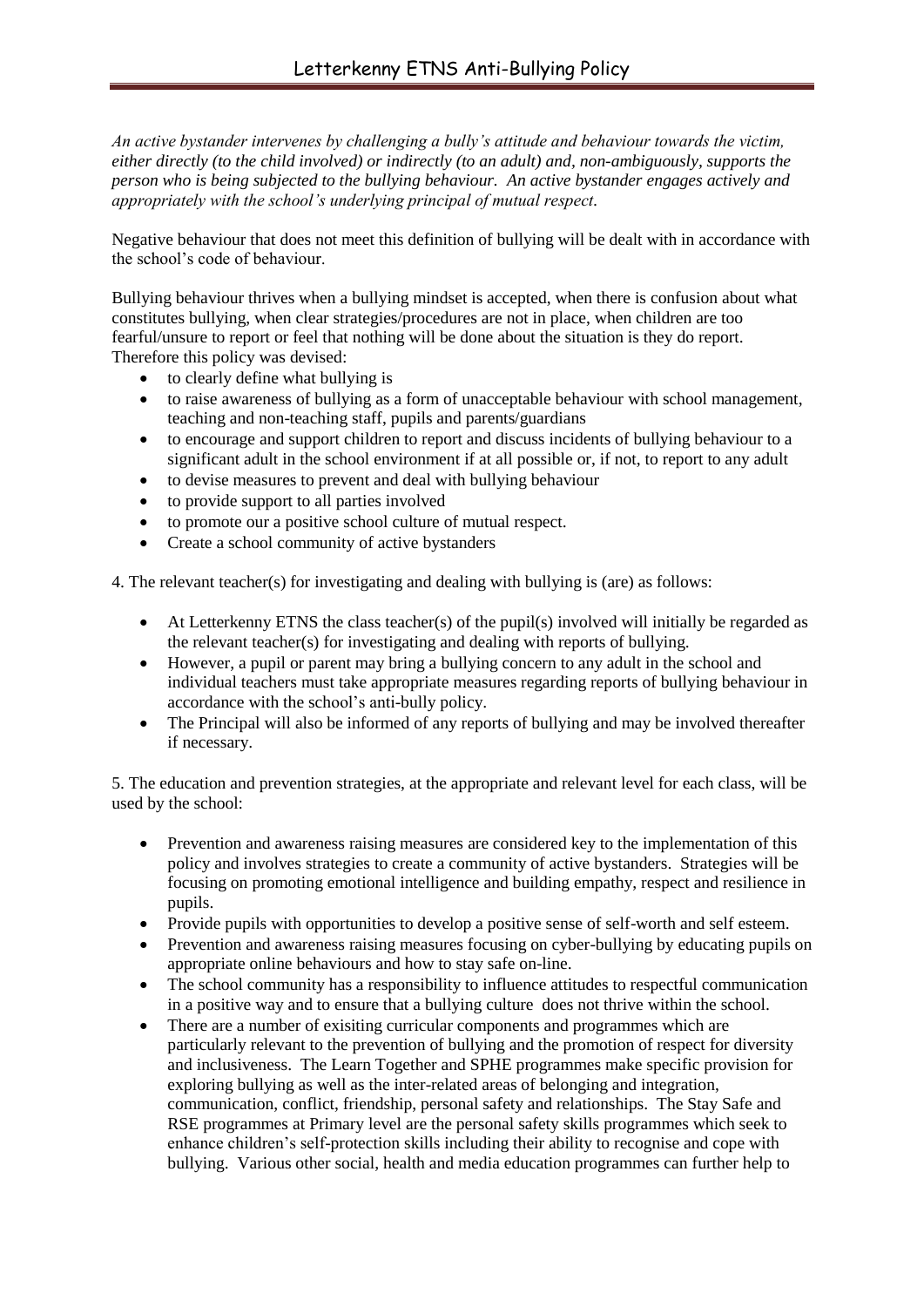address the problem of bullying behaviour. Other relevant programs are currently being researched, such Making Caring Common (Harvard University).

- The work could be extended into many other areas such as Art, Drama and PE. Co-operation and group enterprise can be promoted through team sports, after school clubs and societies as well as through practical subjects.
- Sporting activities can also be used to provide excellent opportunities for channelling and learning self control. GAA and soccer coaching is offered to some classes from outside agencies and the athletics team is coached by members of the teaching staff.

6. The school's procedures for investigation, follow-up and recording of bullying behaviour and the established intervention strategies used by the school for dealing with cases of bullying behaviour are as follows:

The primary aim in investigating and dealing with bullying is to resolve any issues and to restore, as far as practicable, the relationships of the parties involved. With this in mind the schools procedures are as follows:

#### *Whole School Approach*

Staff are informed of the Anti-Bullying Policy and the stages of intervention at the first staff meeting of the school year.

Parents are reminded of the Anti-Bullying Policy on the school website at the beginning of each school year and paper copies are available from the office on request.

New parents to the school are given a copy of the school's Anti-Bullying and Positive Behaviour policies on enrolment.

During the month of September the Anti-Bullying policy and Positive Behaviour Policy are reviewed with the pupils in an appropriate manner.

An annual Friendship week is held in the school in the  $3<sup>rd</sup>$  term.

Monthly staff meetings assess the level and type of bullying behaviour that may be happening in the school.

The children in each class are given information about how to report incidences and other related issues.

The 'How I Feel about School' Checklist is completed by children each term. A modified version is completed in the Junior classrooms.

The children from  $3<sup>rd</sup> - 6<sup>th</sup>$  class complete Anti-Bullying questionnaires on a fortnightly basis which are administered with the support of the HSCL teacher

Systems are in pace for the children to be able to report easily.

Information about bystanders is displayed in each classroom and throughout the school.

## *Guidelines for teachers*

(Responses to incidents of suspected bullying)

At all stages of this process the response from staff and other pupils to incidents of suspected bullying or bullying will be objective and empathetic. Any active bystanders involved will also be supported throughout this process.

 Sanctions used by the teachers should be in line with programmes being used throughout the school and adopt a restorative approach.

#### *Stage 1 (Assessment stage)* – Report to staff member

- Listen to the individual(s) involved.
- Acknowledge their statement, empathise and thank them for reporting the incident(s).
- Assure pupils that they will be kept informed of decisions taken as a result of their report.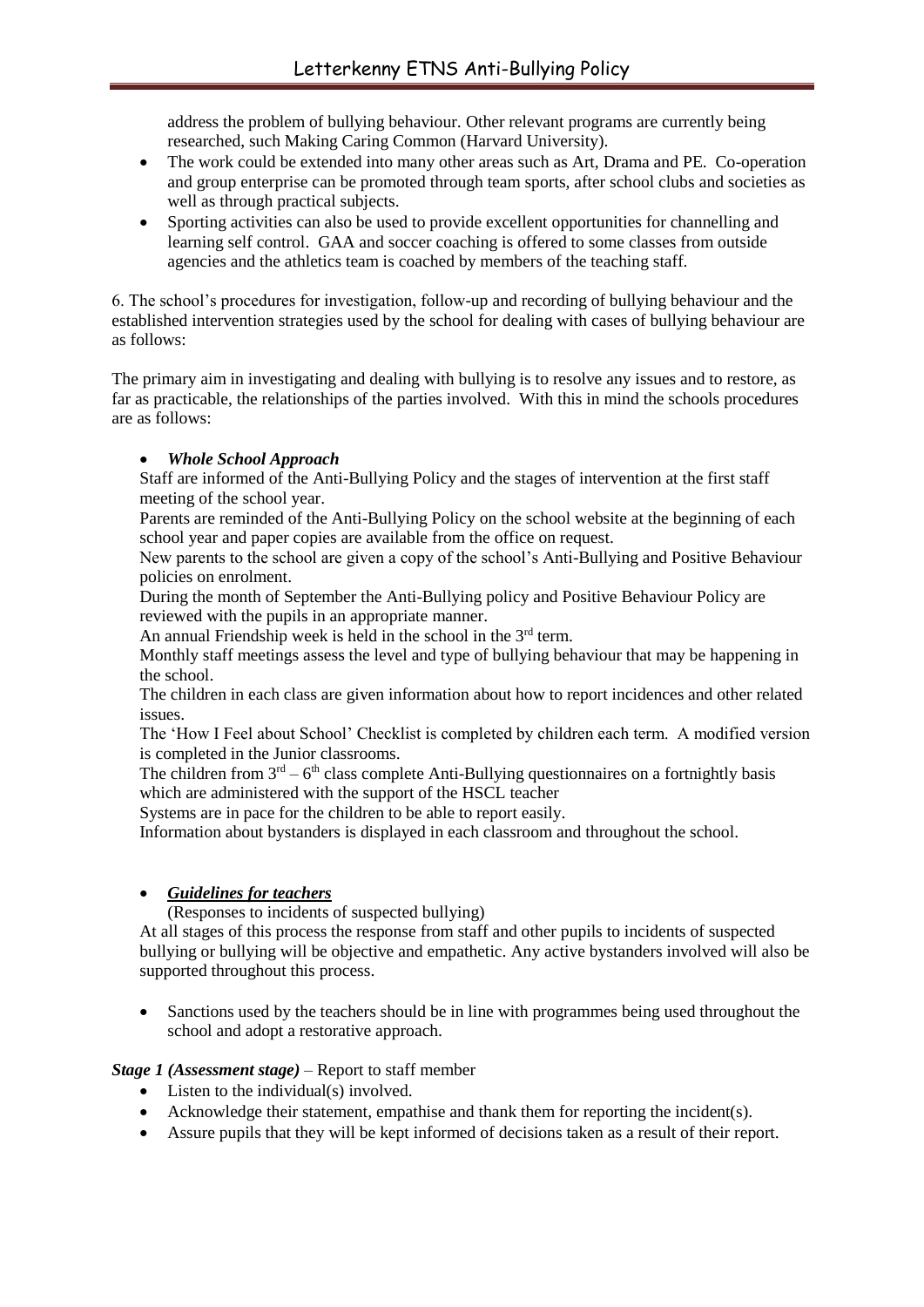*Recording* – Records are kept securely on the Aladdin system under the names of the relevant child/ children involved

- Record to be kept in line with standard reporting template
- The purpose of these records is to aid memory regarding details of the incident
- To provide clarity when assessing the situation
- To allow school staff to identify and monitor any patterns of behaviour that may arise.

*Reporting* – To parents and staff

- The parents/guardians of pupils involved will be informed of the incident by phone or through written communication if appropriate.
- Staff will be informed of the incident at staff meetings.

# *Stage 2 – If there is another incident or if it is a definite case of bullying*

*Ongoing evidence*

- Staff documents evidence of bullying behaviour or a critical incident towards a particular child or group of children.
- Parent/guardian expresses concern about the child(ren) or further incidents
- 1. Parents/Guardians are contacted and a meeting is arranged.
- 2. The Principal is informed.
- 3. Each pupils and parent meets with the class teacher separately.
- 4. Any concerns about the child/incident will be discussed at this meeting.
- 5. An action plan (\*see template) is devised (including appropriate sanctions) and a review date agreed.
- 6. Appropraite suppport is provided for all parties involved.
- 7. The Principal is informed of the outcome of the meeting.

## *Stage 3 –*

If no significant progress has been made

*The safety and wellbeing of all pupils in our school is of paramount importance. Sanctions may be implemented at this stage to ensure the safety of the pupil(s) reporting the bullying behaviour. These may include removal of the pupil exhibiting the bullying behaviour from the classroom or yard etc. while specific interventions are put in place.* 

- a. Placed on Report The child who is exhibiting bullying behaviour will be placed on report. The child's behaviour in all areas is monitored during the day. The child has three meetings daily with his/her teacher and his/her progress is recorded at these intervals. This report is taken home daily. The report must be discussed at home and signed by the parents.
- b. Regular meetings related to being on report Parents of the child on report will be asked to attend regular meetings with the Principal, class teacher and their child. The aim of these meetings is to discuss the report card, strategies that may be used to support their child and to monitor progress. Meetings will continue until deemed unnecessary.
- c. Regular meetings with the parents and child reporting the bullying behaviour Parents of the child reporting the bullying behaviour will be offered regular meetings with the Principal, class teacher and their child. These meeting will continue to reinforce to the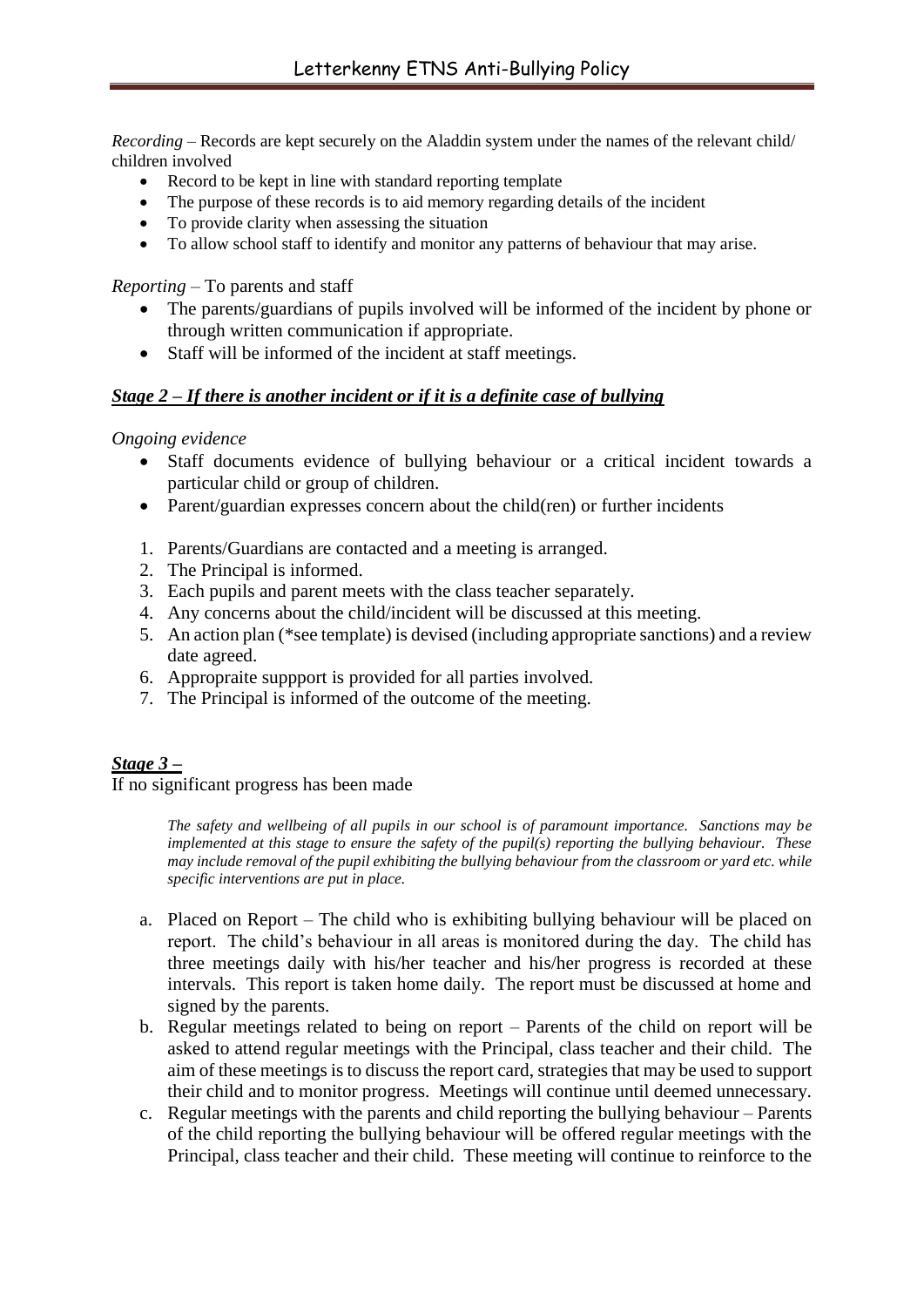child that when reporting incidents of bullying they are behaving responsibly and making a vital contribution to others and to the school community.

# *Stage 4 –*

Should the above interventions fail and the bullying continues a meeting will be held with the parents/guardians of the child exhibiting the bullying behaviour, class teacher and Principal to address the ongoing issues and to determine the most appropriate next step. As part of this process a decision may be taken to involve outside agencies/interventions e.g. NEPS, ParentStop, Health Promotion Unit, parenting support etc.) This meeting will include a timescale for review.

At this point, a programme of formal sanctions may be implemented by the Principal in consultation with the Board of Management. It is the duty of the school to provide a safe environment for all children. Should this safety be compromised by continued bullying behaviour, sanctions may include a period of suspension during which time there will be ongoing consultation with the parents/guardians to decide appropriate actions to be taken in the best interests of the child/children involved.

Again, the other members of the class involved will also be supported throughout the process.

Note: For cases of adult bullying the procedures as outlined in the INTO/Management Bodies publication "Working Together, Procedures and Policies for Positive Staff relations" should be followed.

The following procedures will be implemented in all cases:

- 1. In investigating and dealing with bullying, the teacher(s) will exercise his/her/their professional judgement to determine whether bullying has occurred, what type if it has and how best the situation might be resolved.
- 2. All reports, including anonymous reports of bullying must be investigated and dealt with by the relevant teacher(s). In this way, pupils will gain confidence in reporting. This confidence is of vital importance. It should be made clear to all pupils that when they report incidents of bullying, they are not considered to be telling tales but behaving responsibly.
- 3. Non-teaching staff such as secretaries, special needs assistants, bus escorts, caretakers, cleaners and all members of the school community must be encouraged to report any incidents of bullying behaviour witnessed by them, or mentioned to them, to the relevant teacher.
- 4. Parents and pupils are required to co-operate with any investigation and assist the school in resolving any issues and restoring, as far as practicable, the relationships of the parties involved as quickly as possible.
- 5. It is very important that all involved (including each set of pupils and parents) understand the above approach taken from the outset.
- 6. Teachers should take a calm, unbiased, problem-solving approach when dealing with incidents of alleged bullying behaviour reported by pupils, parents or staff.
- 7. Initial investigations of bullying will be done in class where possible but some incidents might be best investigated outside the classroom situation to ensure the privacy of all involved.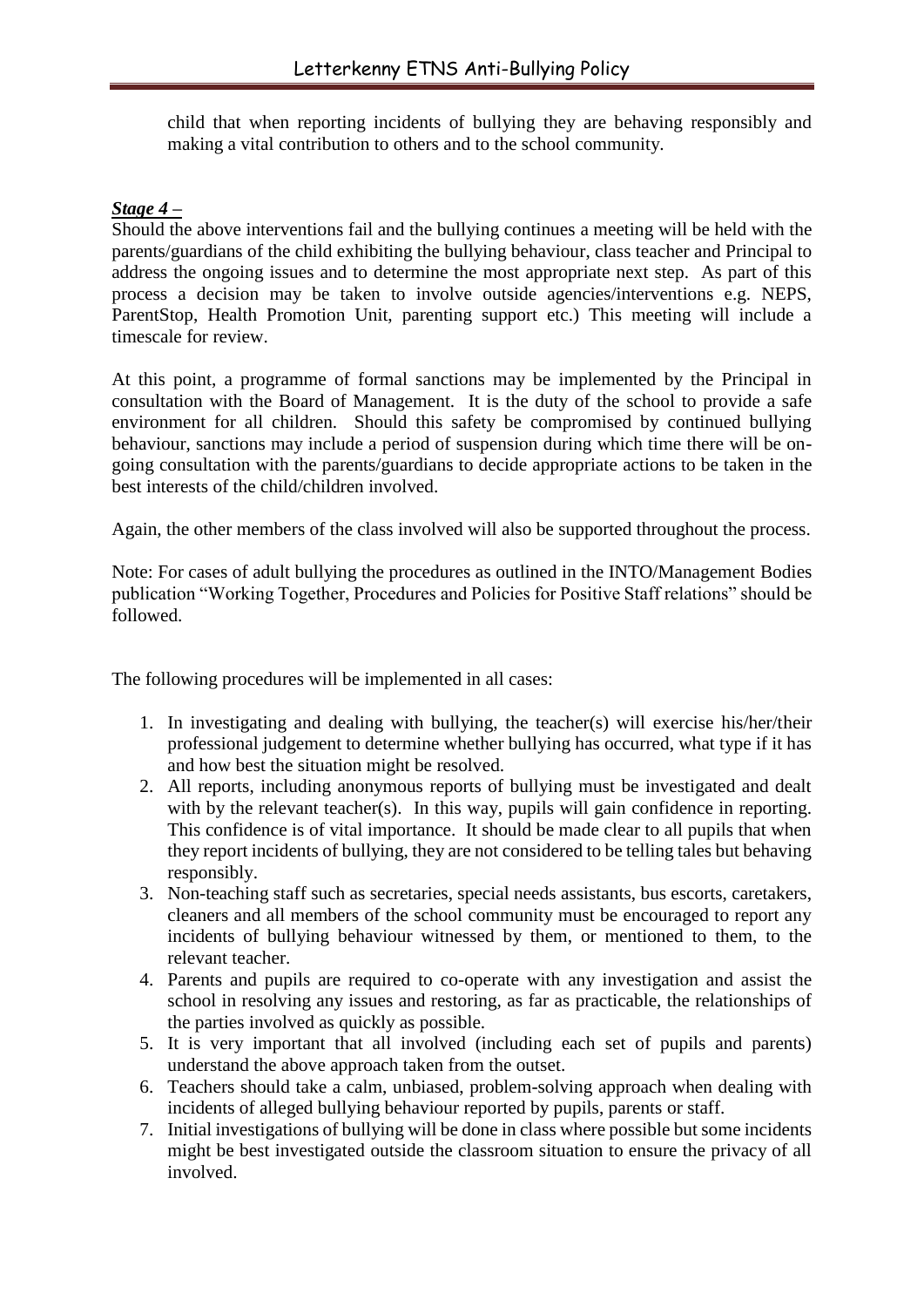- 8. All interviews should be conducted with sensitivity and with due regard to the rights of all parties concerned. Pupils who are not directly involved can also provide very useful information in this way.
- 9. When analysing incidents of bullying behaviour, the relevant teacher(s) should seek answers to questions of what, where, when, who and why? This should be done in a calm manner, setting an example in dealing effectively with a conflict in a nonaggressive manner.
- 10. If a group is involved, each member should be interviewed individually at first and only as a group if appropriate. It may be helpful to ask those involved to write down their account of events if appropriate.
- 11. Each member of the group should be supported through the possible pressures that they may face from the other members of the group after interview by the teacher.
- 12. Where the relevant teacher(s) has/have determined that a pupils has engaged in bullying behaviour, it should be made clear to him/her how he/she is in breach of the school's Anti-Bullying policy and efforts should be made to try to get him/her to empathise with the pupil being bullied.
- 13. In cases where it has been determined that bullying behaviour has occurred, the parents of all parties involved should be contacted to inform them of the matter and explain the actions being taken. The school should give parents the opportunity of discussing ways in which they can reinforce or support the actions being taken by the school and the supports for the pupils.
- 14. It must be made clear to all involved (each set of pupils and parents) that in any situation where disciplinary sanctions are required, this is private matter between the pupil being disciplined, his/her parents and the school, if appropriate.
- 15. Follow-up meetings with the relevant parties involved will be arranged separately.
- 16. Where a parent is not satisfied that the school has dealt with a bullying case in accordance with these procedures, the parents must be referred, as appropriate, to the school's complaints procedures.
- 17. In the event that a parent has exhausted the school's complaints procedures and is still not satisfied, the school must advise the parents of their rights to make a complaint to the Ombudsman for Children.

## *Recording:*

Noting and reporting of bullying behaviour is to be documented using the *Department of Education's template for recording bullying behaviour* (Appendix 3). All records must be maintained in accordance with relevant data protection legislation.

7. The school's programme of support for working with pupils affected by bullying involves a whole school approach. Given the complexity of bullying behaviour, no one intervention/support programme works in all situations. Therefore various approaches and intervention strategies amy be used including suggestions that parents seek referrals from appropriate outside agencies in order to receive further support for the pupils and their families if needed.

8. Supervision and Monitoring of Pupils

The Board of Management confirms that appropriate supervision and monitoring policies and practices are in place to both prevent and deal with bullying behaviour and to facilitate early intervention where possible.

9. Prevention of Harassment